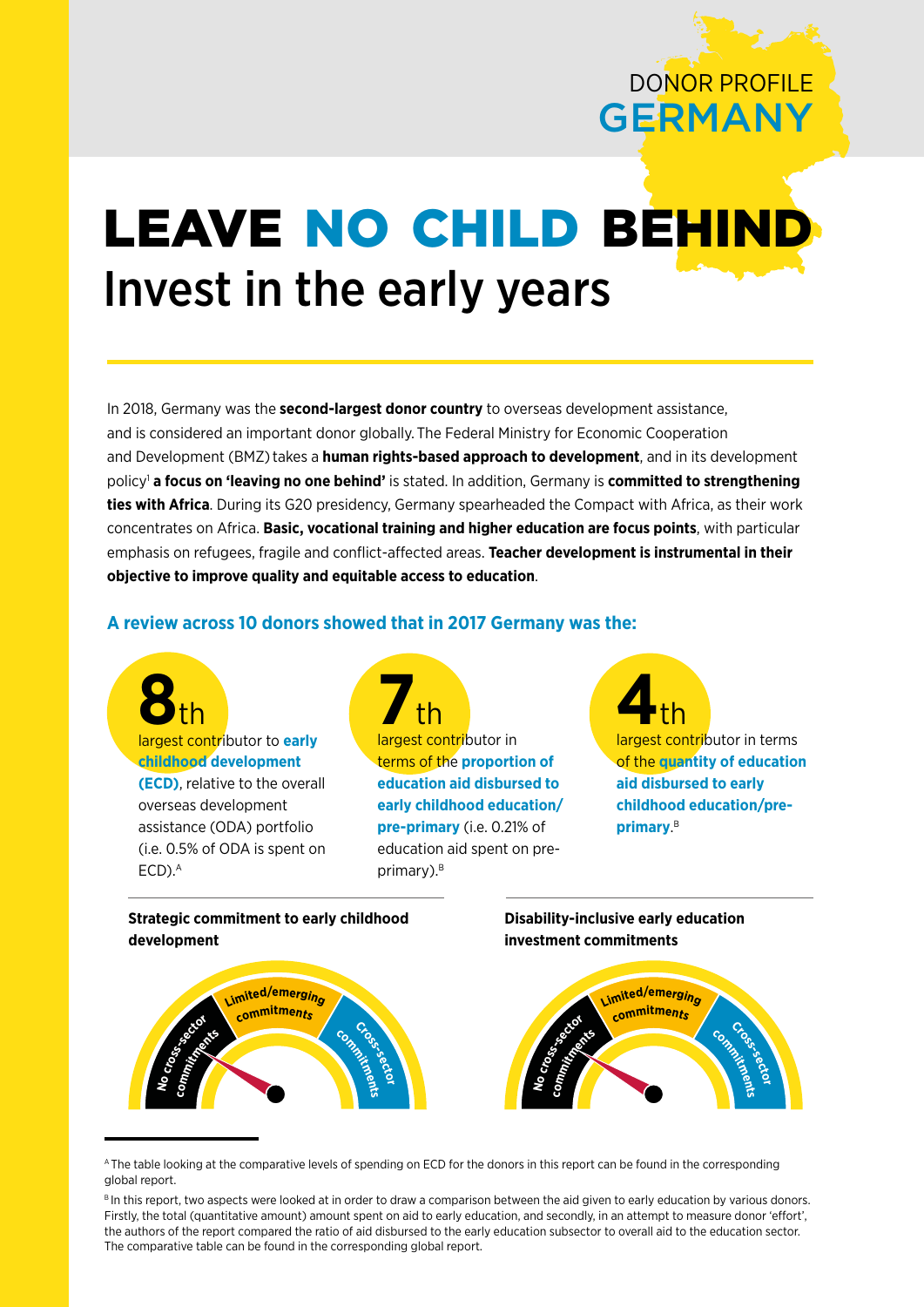# **Integrated and inclusive early childhood development**

**Relative to its overall aid allocation, Germany spent less on early childhood development across the sectors of health, nutrition, education and sanitation, collectively, in comparison to many other major donors reviewed for this report.** As such, Germany, ranked second last for its 'effort' in allocating aid disbursements to areas which support early childhood development. Moreover, a search conducted in the Organisation for Economic Co-operation and Development (OECD) Creditor Reporting System (CRS) database, of current active aid projects, found no mention of early childhood development.

**Germany had an overall focus on health: more than two-thirds of its aid allocation across the four domains analysed for this report was spent in the health sector**  (Figure 1). Very little of Germany's aid spend had an explicit focus on early childhood development, for any of the sectors assessed, including in its priority sector of health.

**Moreover, none of the strategic documents or frameworks guiding Germany's development policy or** 

**its assistance programmes made any mention of early childhood development as a coherent cross-sector initiative.** For instance, BMZ's action plan for Germany's development co-operation activities related to children - Agents of Change: Children and youth rights<sup>1</sup> - makes no mention of the very early years. This period of a child's development is also not highlighted among its

## **Supporting early education and pre-primary**

health and education commitments.

**Germany disbursed only 0.2% of education spending in 2017 on early education; in recent years this percentage has been declining dramatically, indicating that Germany is regressing in this area.** Germany ranks in seventh position (out of nine donors) for its poor effort in distributing a portion of its aid earmarked for education to the early education subsector.

**An examination of Germany's early education ODA at the project level found that aid is often disbursed to very small-scale interventions spread across many countries, and that it lacked any strategic approach.** Of the government's interventions in 27 countries for the period 2012 to 2016, the exception was one multiyear project in Peru. This project received two-



FIGURE 1 **Breakdown of early childhood development ODA across different ECD domains. 2017 constant US\$ disbursements, based on DAC figures**

<sup>&</sup>lt;sup>c</sup> The Peru project and the overall approach to working with NGOs appear to be substantiated with this note on approaches: [https://www.bmz.de/](https://www.bmz.de/en/issues/Education/formaleGrundbildung/approaches/index.html) [en/issues/Education/formaleGrundbildung/approaches/index.html.](https://www.bmz.de/en/issues/Education/formaleGrundbildung/approaches/index.html)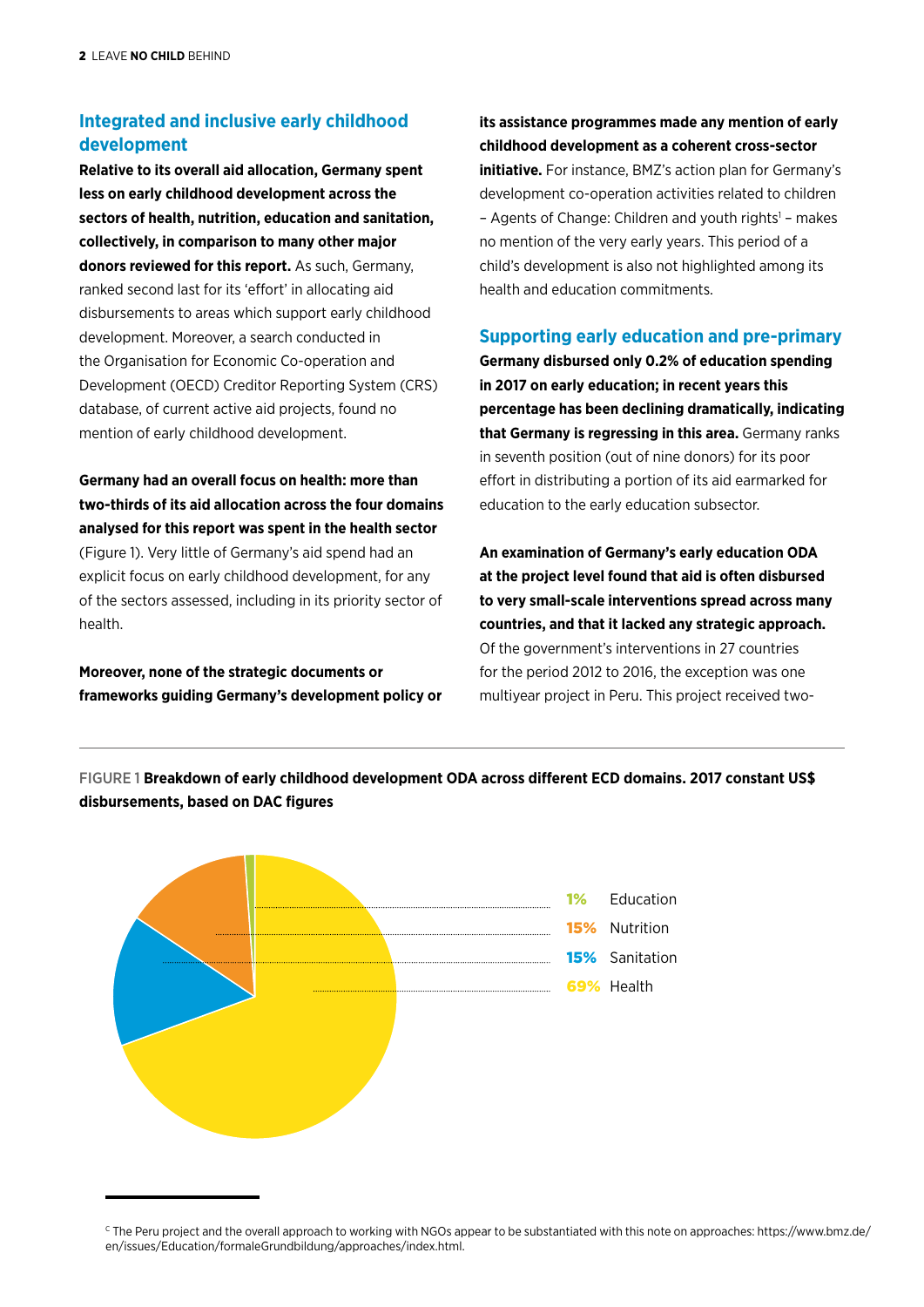

#### FIGURE 2 **German disbursements to early education, 2013-2017 (disbursements, US\$ constant 2017)**

Source: OECD Creditor Reporting System. Accessed May 2019

thirds (67%) of the overall German ODA spent on early childhood care and education (ECCE) between years 2012 and 2016, significantly raising the level of Germany's disbursements to early education for this four-year period. Since the project completed aid levels have again dropped off (Figure 2).<sup>c</sup>

Of all the 2012 to 2016 projects analysed for this review, only one project based in Nicaragua – Basic life skills and pre-school education by inclusive approaches for disabled children and youth – was identified as overtly targeting children with a disability. This represents Germany's entire commitment to early childhood education for children with disabilities. The BMZ's 2015 Education Strategy, Creating equitable opportunities for quality education<sup>2</sup>, prioritises basic, vocational, and higher education in fragile and conflict-affected situations. However, it does not make specific reference to the early developmental years; neither does it address the most marginalised children, such as those with disabilities.

### **Health, nutrition and sanitation**

The German government identified health as a priority sector in its 2017-2021 Coalition Agreement.<sup>3</sup> However, compared to other donors, far less emphasis was placed on child-related interventions in the sectors of health and nutrition. That said, in 2017 Germany was the third-largest donor in terms of their total contribution to the health and nutrition sectors. Nonetheless, because of Germany's low spending on early childhood development within the scope of their total ODA allocations, it is ranked eighth among donors assessed in this study.

In other words, less funding has been directed towards approaches that openly support early childhood development. A detailed examination of the current aid projects revealed that none of the projects recorded within "health spending" in the 2016 and 2017 datasets – consisting of more than 1,200 projects – contained any early childhood components.<sup>D</sup>

DA word search was conducted across all projects using the terms "early childhood development", "early childhood" and "ECD" - no results were returned.